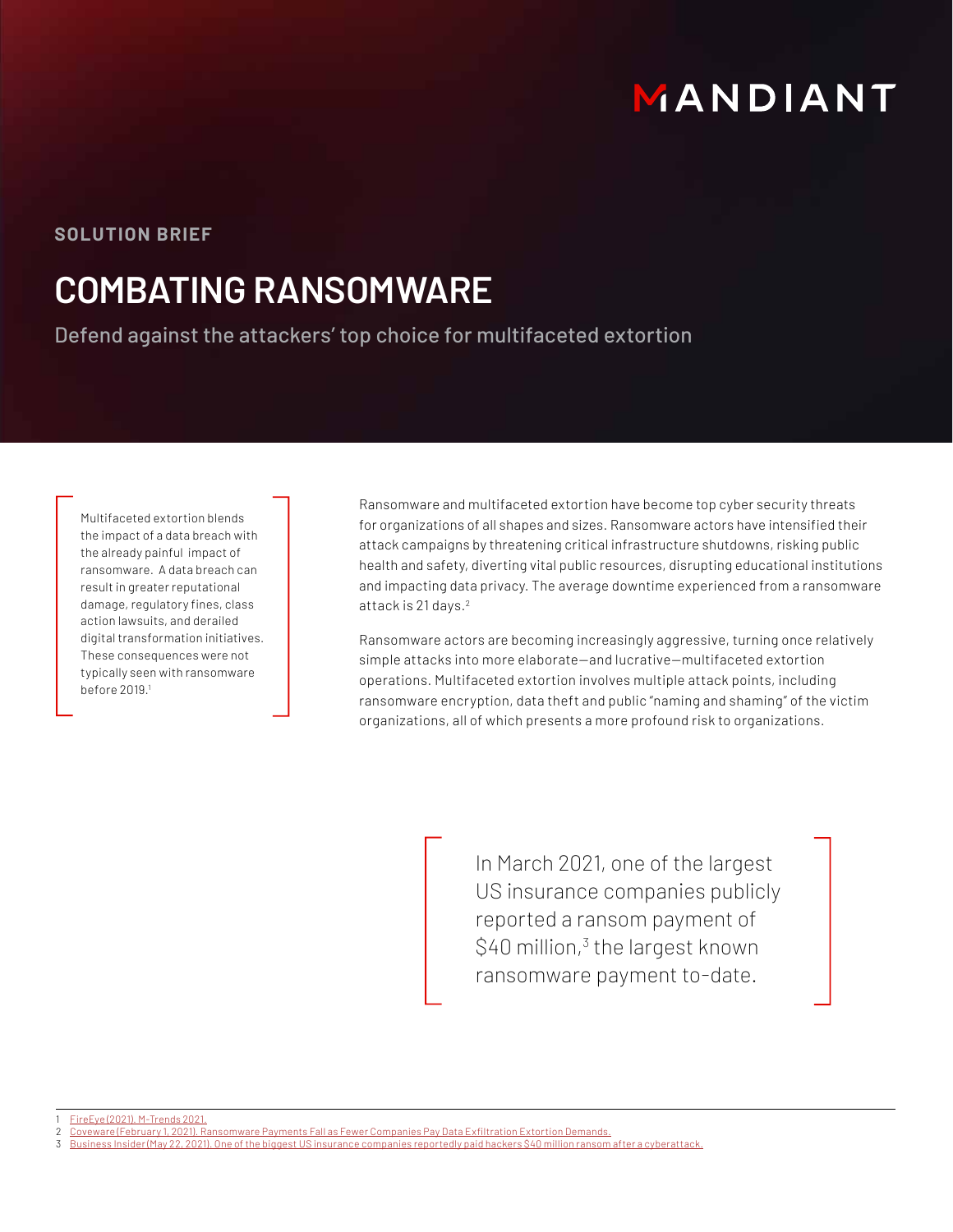#### **Anatomy of a targeted ransomware attack**



#### **The objectives of ransomware defenses**

When ransomware is successfully deployed, organizations often experience technical and non-technical challenges that can cripple their operations. To counter the frequently seen combination of poor visibility into the effectiveness of controls and detection environments and the advanced techniques, skills and resources of threat actors, organizations must have a holistic risk mitigation strategy, from the board level to security practitioners.



**Stop an attack** before ransomware is deployed



Accelerate response and **minimize impact** of an attack



Allow the organization to **resume operations**

Ideally, every organization should strive to catch a ransomware attack at its earliest stages to prevent deployment. Early detection of the intrusion allows an organization to accelerate their response, minimize the impact of ransomware and swiftly resume business operations.

#### **How Mandiant helps address this challenge**

Many organizations victimized by ransomware have turned to Mandiant to help them respond to their incident. With experience on the frontlines of hundreds of such incidents, Mandiant has developed expertise and intelligence to understand who the attackers are, how they operate and ultimately, how to counter them.

Mandiant has the unique ability to find the intrusions that precede ransomware deployment quickly and at scale. Through automated solutions and comprehensive services, your organization can prepare, prevent and respond to ransomware and multifaceted extortion attacks. Mandiant solutions bolster both your preparedness and cyber defense to help protect against multifaceted extortion attacks.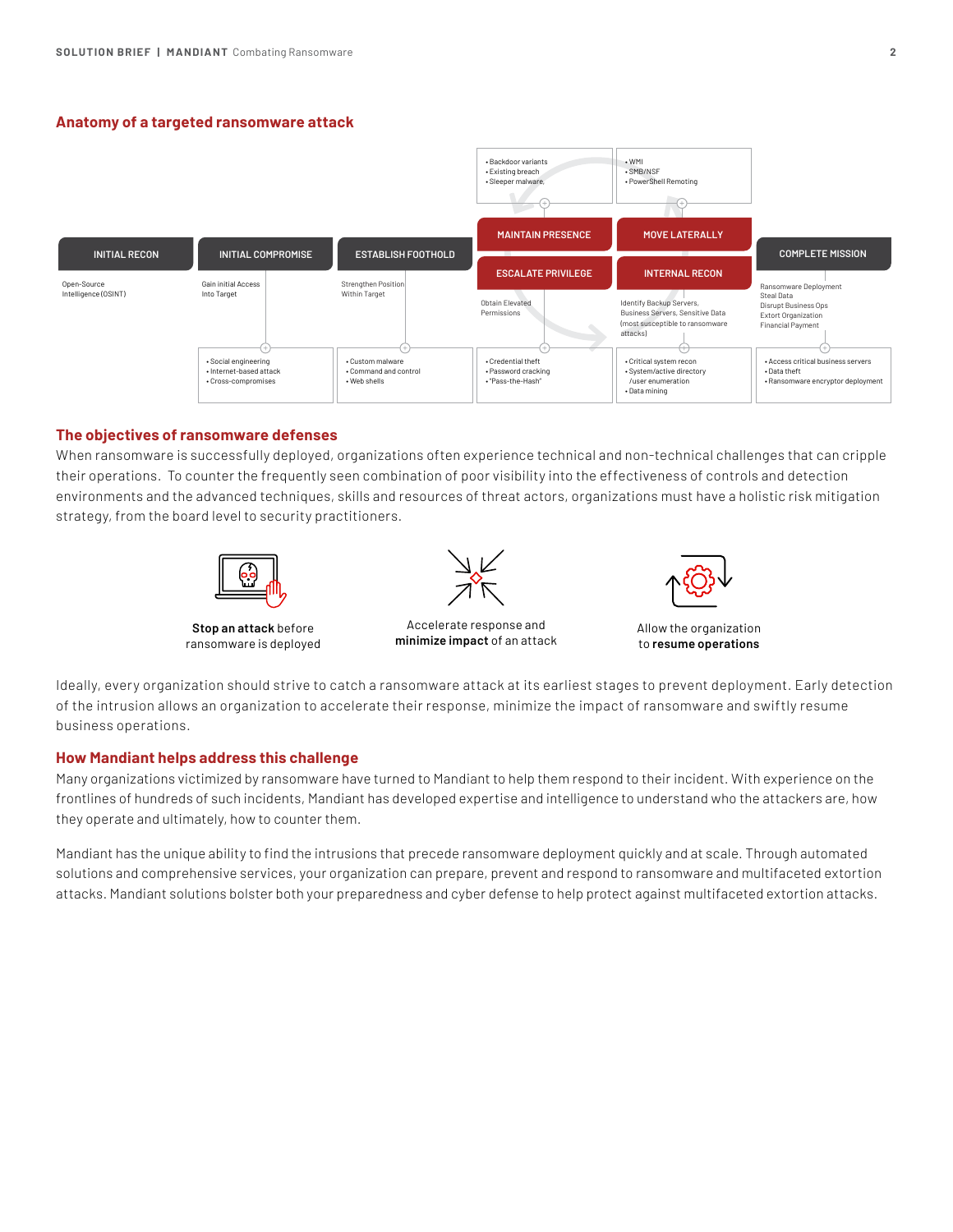#### **Prepare**

**Ready your cyber defenses against ransomware and multifaceted extortion campaigns through threat intelligence, security program assessment, controls validation and hands-on operational exercises—with on-demand access to Mandiant frontline experts.**

Mandiant can help you prepare your specific environment with the Mandiant Advantage platform and services. The platform offers access to timely, relevant and easy to consume threat insights that accelerate security decision making to mitigate risk. You'll gain visibility, evidence and confidence in your cyber readiness against ransomware through automated testing programs that give you real data on how your security controls are performing. Our frontline experts can better prepare you and your team to mitigate threats, reduce business risk and lessen the impact of ransomware.



#### **Prevent**

**Identify the activity that precedes ransomware deployment and activate mitigation strategies to avoid a major ransomware and multifaceted extortion incident.** 

With Mandiant Advantage, response readiness services and on-demand access to Mandiant cyber defense experts, security teams can identify active and past compromises quickly and stop attackers before they cause damage to their organization. Security teams get an early knowledge advantage through automated modules that identify critical indicators of compromise (IOCs). Managed detection and response services provide specialized expertise, such as integration of attacker research to detect malicious activity faster and the effective prioritization of mitigation efforts.



#### **Respond**

**Reduce the impact of ransomware and multifaceted extortion attacks with swift and decisive action.** 

Mandiant provides access to incident response experts so you can rapidly and effectively respond to ransomware and multifaceted extortion attacks. These specialists complete in-depth attack analysis, perform crisis management across the full attack lifecycle and help you recover your business operations after a breach.

| Incident Response | Get back to business |
|-------------------|----------------------|
|-------------------|----------------------|

#### **BENEFITS**

- Access to the most up-to-date frontline threat intelligence enables understanding of the identity, targets, timing, motivation and methods of the latest threat actors.
- Prioritize and focus efforts with threat intelligence on the specific threats facing your industry and organization, test security controls and remediate vulnerabilities.
- Minimize the impact of an attack and reduce security incident response time
- Safely test your organization against real-world ransomware attack scenarios to identify existing misconfigurations in your environment and help improve or develop a more robust security posture.